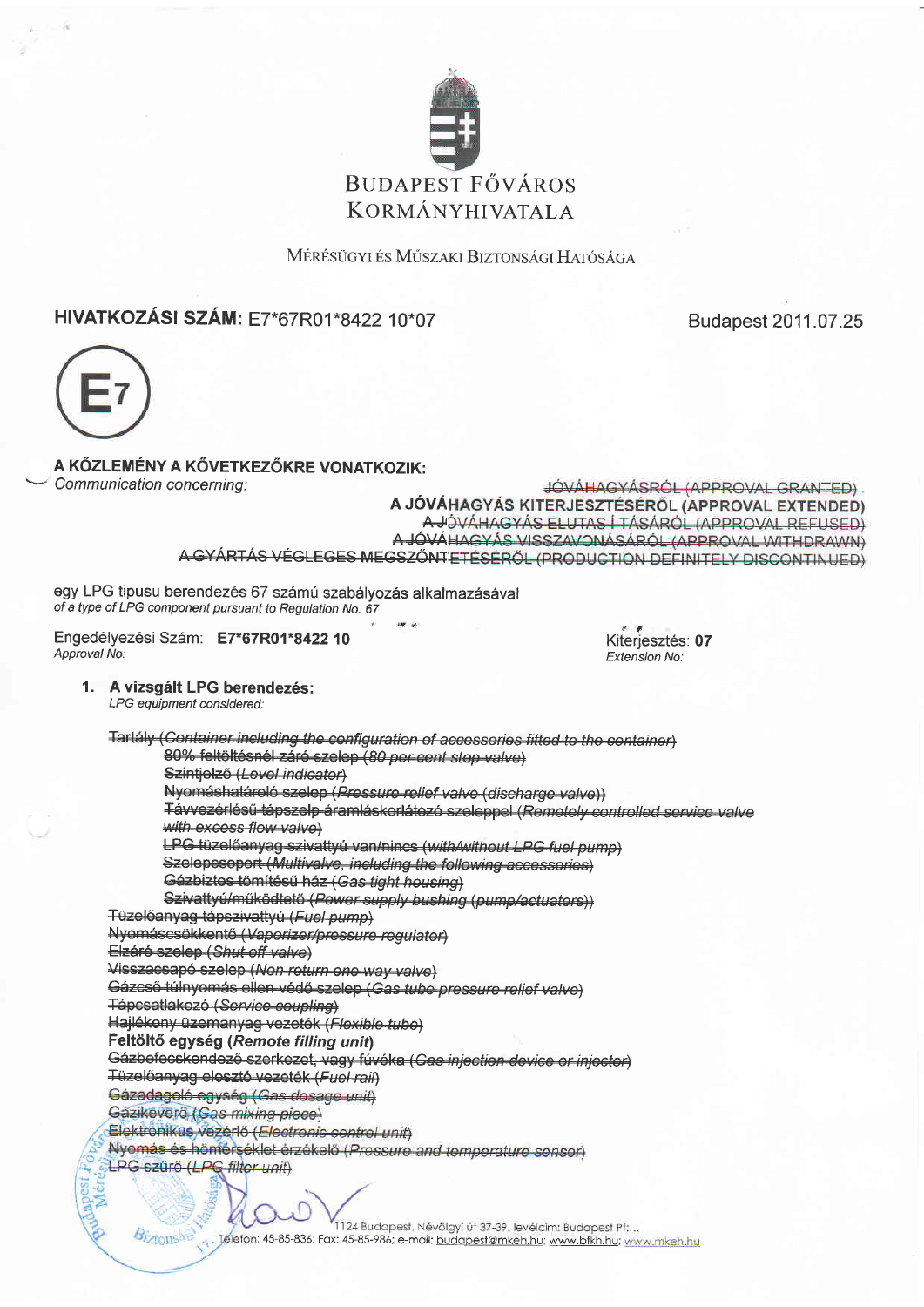

### HIVATKOZÁSI SZÁM: E7\*67R01\*8422 10\*07

|                                                          | 2. Gyári vagy kereskedelmi védjegy<br>Trade name or mark                                                                                              | : MIMGAS, FERONI, FBR, KME, GASITALY, TOLI<br>LION, FENIX                                                                                                  |
|----------------------------------------------------------|-------------------------------------------------------------------------------------------------------------------------------------------------------|------------------------------------------------------------------------------------------------------------------------------------------------------------|
|                                                          | 3. Gyári neve és címe<br>Manufacturer's name and address                                                                                              | : MIMSUNAR OTOGAZ LPG DONUSUM<br>SISTEMLERI IMALAT SANAYI TIC. LTD. STI.<br>SERIFALI MAH. BOSTANCI YOLU, SEHIT SOK.<br>NO: 43, UMRANIYE, ISTANBUL - TURKEY |
|                                                          | 4. Ha van, akkor a megbízott neve és çive<br>If applicable, name and address of the manufacturer's<br>representative                                  | : CELAL TÜDÜN<br>BUDAPEST, DÉSI HUBER U.6                                                                                                                  |
|                                                          | 5. A berendezést jóváhagyásra átadták<br>Submitted for approval on                                                                                    |                                                                                                                                                            |
|                                                          | 6. Az engedélyezéshez szükséges próbák<br>elvégzésével megbízott műszaki szolgálat.<br>Technical service responsible for conducting approval<br>tests | $8 - 8 - 1 = 1$<br>t –                                                                                                                                     |
|                                                          | 7. Az műszaki szolgálat által kiadott<br>jelentés dátuma<br>Date of report issued by the service                                                      |                                                                                                                                                            |
|                                                          | 8. A jelentés száma<br>Number of test report issued by that service                                                                                   |                                                                                                                                                            |
|                                                          | 9. A jóváhagyást megadták<br>Aprroval granted / refused / extended / withdra                                                                          | : IGEN                                                                                                                                                     |
|                                                          | 10. A kiterjesztés okai (ha szükséges)<br>Reason(s) of extension (if applicable)                                                                      | : - Trade names or marks added<br>- Manufacturer's address changed                                                                                         |
|                                                          | 11. Hely <sub>sros</sub> Ko                                                                                                                           | : MAGYARORSZÁG BUDAPEST                                                                                                                                    |
| 1124 Budapest, Névölgyi út 37-39, levélcim: Budapest Pf: |                                                                                                                                                       |                                                                                                                                                            |

Telefon: 45-85-836; Fax: 45-85-986; e-mail: budapest@mkeh.hu; www.bfkh.hu; www.mkeh.hu